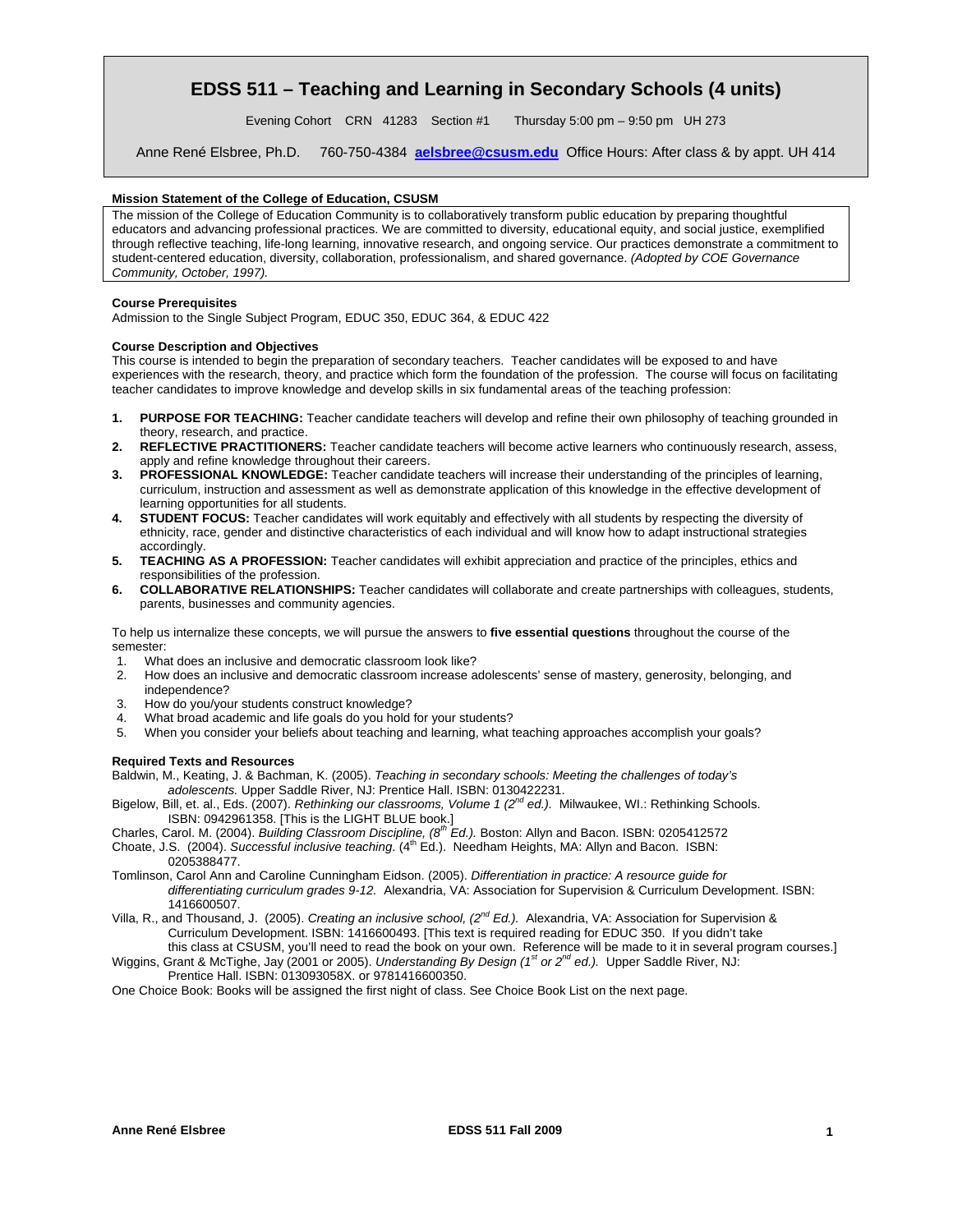#### **Choice Books (One to be chosen in first class.)**

Cusman, (2005). *Fires in the bathroom: Advice for teachers from high school students.* What Kids Can Do, Inc, New York: New Press. ISBN: 1565849965 or 1565849969.

Gardner, Howard. (2007). Multiple Intelligences: New Horizons in Theory and Practice*.* New York: Basic Books. ISBN: 0465047688.

Graves, Donald (2001).*The energy to teach. Portsmouth, NH:* Heinemann. ISBN: 0325003262.

Gruwell, Erin. (1999). *The freedom writers diary*. New York: Doubleday. ISBN: 38549422X.

Keddie, Amanda & Mills, Martin. (2007). *Teaching Boys: Developing classroom practices that work.* Crowns Nest, NSW, Australia: Allen & Unwin. ISBN: 978-1-74175-242-7

Kohn, Alfie. (2006). *Beyond discipline: From compliance to community*. Alexandria, VA: Association for Supervision and Curriculum Development. ISBN: 1416604723.

Marzano, Robert J. (2000). *Transforming classroom grading.* Alexandria, VA: Association for Supervision and Curriculum. ISBN: 0871203839.

McCormick, Patricia. (2001). *Cut.* New York: Push. ISBN: 0439324599.

Pascoe, C.J. (2007). *Dude you're a fag: Masculinity and sexuality in high school.* Berkeley, CA: UC Press. ISBN: 978-0 520-25230-1.

Pipher, Mary. (1995). *Reviving Ophelia: Saving the selves of adolescent girls.* New York: Ballantine Books. ISBN: 1594481881.

Picoult, Jodi. (2007). *Nineteen minutes.* New York: Washington Square Press. ISBN: 978-0-7434-9673-5

Tanenbaum, Leora. (2000). *Slut!: Growing up female with a bad reputation.* Harper Paperbacks. ISBN: 978-0060957407

#### **Other Texts Worth Reading Early in Your Career**

Borich, Gary D. (2007). *Observation skills for effective teaching.* (5<sup>th</sup> ed.). Upper Saddle River, NJ: Prentice-Hall. [Shared with EDSS 530.]

Fried, Robert L. (1995).*The Passionate Teacher*. Boston, MA: Beacon Press.

Nelson, J., Lott, L., & Glenn, H.S. (1997).*Positive Discipline in the Classroom* (2nd ed.). Rocklin, CA: Prima Publishing.

Palmer, Parker. (1998).*The Courage to Teach.* SF: Jossey-Bass.

Turnbull A., Turnbull, R. & Wehmeyer, M.L. *Exceptional Lives: Special Education in Today's Schools, 5th Ed*. Upper Saddle River, New Jersey:

Pearson, Merrill Prentice Hall. [Used as a resource in class to create strategy matrix.]

Wong, H. & Wong. R. (2004). *First days of school: How to be an effective teacher.* CA: Harry Wong Publications.

#### **Helpful Websites for Educators**

|                                                                  | CAST Universal Design for Learning: Differentiated Instruction | http://www.cast.org/publications/ncac/ncac_diffinstruc.html  |  |  |
|------------------------------------------------------------------|----------------------------------------------------------------|--------------------------------------------------------------|--|--|
| Enhancing Learning with Technology: Differentiating Instruction  |                                                                | http://members.shaw.ca/priscillatheroux/differentiating.html |  |  |
| Technology and Differentiated Instruction Web Resources          |                                                                | http://k12.albemarle.org/Technology/DI/                      |  |  |
| OSBI Toolkit 9 Differentiated Instruction Using the Grow Network |                                                                | http://sbci.cps.k12.il.us/professional.html                  |  |  |
| Differentiation of Instruction in the Elementary Grades          |                                                                | http://www.ericdigests.org/2001-2/elementary.html            |  |  |
| What is Differentiated Instruction?                              |                                                                | http://www.readingrockets.org/print.php?ID=154               |  |  |
| <b>Rethinking Schools</b>                                        | http:///www.rethinkingschools.org                              |                                                              |  |  |
| Teaching Tolerance                                               | http://www.tolerance.org                                       |                                                              |  |  |

More website resources are provided in the lesson and unit planning instruction.

Education Weekly http://www.edweek.org

#### **Course Requirements**

original, clear and error-free is a priority for the College of Education. Teacher education is a professional preparation program. It is expected that teacher candidates will come to class prepared to discuss the readings, submit required assignments, and participate in class activities. Teacher candidates are expected to adhere to academic honesty and integrity, standards of dependability, confidentiality and writing achievement. Because it is important for teachers to be able to effectively communicate their ideas to students, parents, colleagues, and administrators, writing that is

It is expected that work will be turned in on time. Please discuss individual issues with the instructor. Points will be deducted if assignments are submitted late. *Half credit for any late assignments turned in within one week of the original due date. No assignments will be accepted after one week.* An extra credit assignment is available for teacher candidates that have not missed any class sessions and the extra credit assignment is due week 5.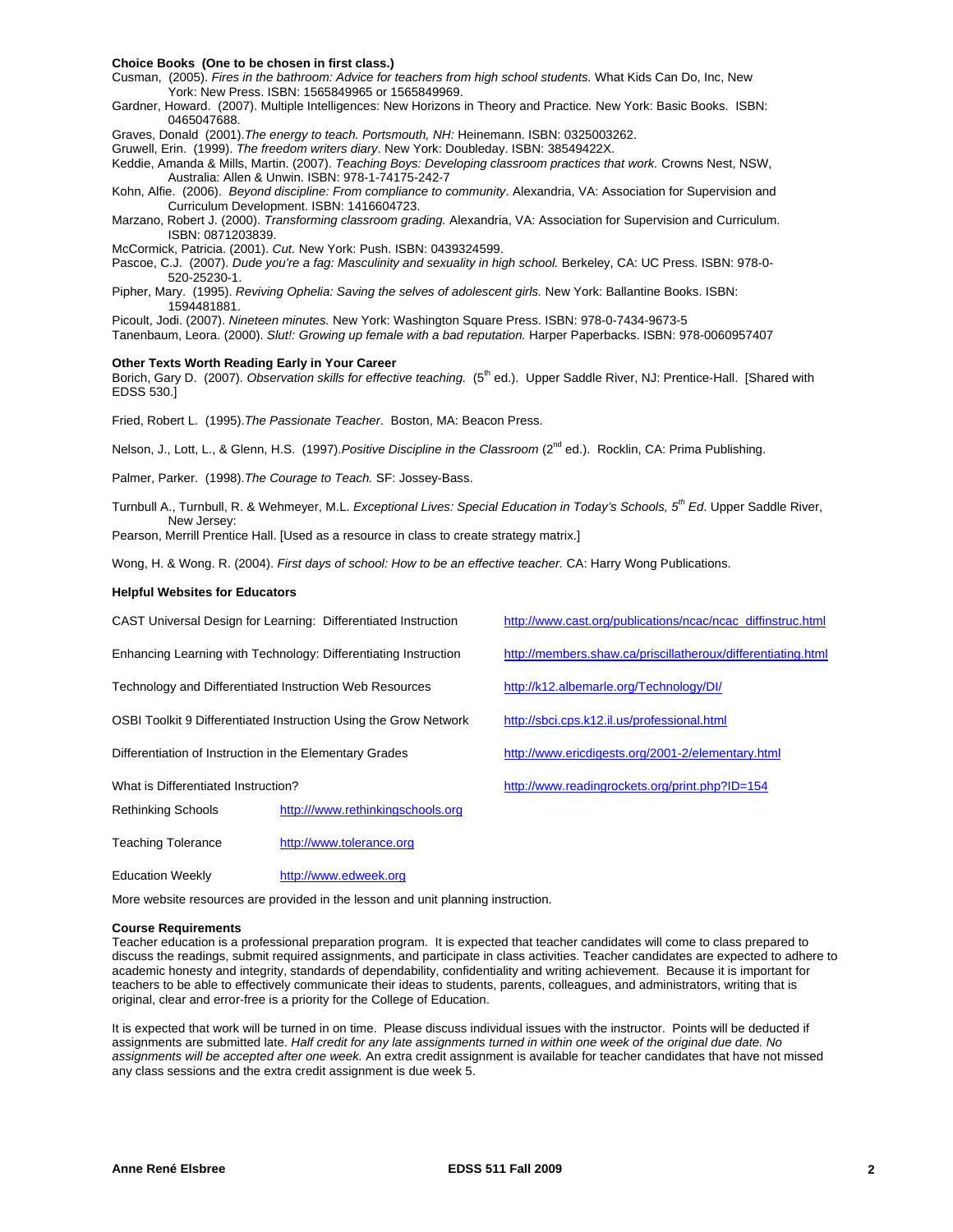# **Authorization to Teach English Learners**

This credential program has been specifically designed to prepare teachers for the diversity of languages often encountered in California public school classrooms. The authorization to teach English learners is met through the infusion of content and experiences within the credential program, as well as additional coursework. Teacher candidates successfully completing this program receive a credential with authorization to teach English learners. *(Approved by CCTC in SB 2042 Program Standards, August 02.)* 

# **Teacher Candidate Learning Outcomes**

Teacher Candidates will be required to complete a Teaching Performance Assessment, show proof of Teacher Performance Expectations using Taskstream and complete critical assessment tasks- specific assignments for this course. It is the teacher candidates responsibility to understand expectations and complete assignments by stated due dates.

## **California Teacher Performance Assessment (CalTPA)**

Beginning July 1, 2008 all California credential candidates must successfully complete a state-approved system of teacher performance assessment (TPA), to be embedded in the credential program of preparation. At CSUSM this assessment system is called the CalTPA or the TPA for short. To assist your successful completion of the TPA a series of informational seminars are offered over the course of the program. TPA related questions and logistical concerns are to be addressed during the seminars. Your attendance to TPA seminars will greatly contribute to your success on the assessment. Additionally, COE classes use common pedagogical language, lesson plans (lesson designs), and unit plans (unit designs) in order to support and ensure your success on the TPA and more importantly in your credential program. The CalTPA Candidate Handbook, TPA seminar schedule, and other TPA support materials can be found on the COE website provided at the website provided: http://www.csusm.edu/coe/CalTPA/ProgramMaterialsTPA.html

Assignments for EDSS 511 can assist teacher candidates in preparing for Teaching Performance Assessment (TPA) Task 1.

Task 1: Principles of Context-Specific and Developmentally Appropriate Pedagogy

- Case Study 1: Developmentally appropriate pedagogy
- Case Study 2: Assessment practices
- Case Study 3: Adaptation of content-specific pedagogy for English Learners, and
- Case Study 4: Adaptation of content-specific pedagogy for students with special needs.

 *Assessment*, click on *Work Area/DRF*, then click on *Task 1*, then find your *Subject Area Worksheet.* This worksheet has all the To access the CalTPA Task 1 go to www.taskstream.com. Click on *My Programs*, then look for *CA-Teaching Performance*  information needed to do Task 1.

# **Teacher Performance Expectation (TPE) Competencies**

This course is designed to help teachers seeking the Single Subject Credential to develop the skills, knowledge, and attitudes necessary to assist schools and districts in implementing an effective program for all students. The successful candidate must be able to demonstrate their understanding and ability to apply each of the TPE's, that is, merge theory and practice in order to realize a comprehensive and extensive educational program for all students. Failure to meet a minimum competence in any of the TPE's by the completion of the program will prevent the acquisition of the Single Subject Credential. A full-text version of the TPE descriptions can be downloaded from the CoE webpage: www.csusm.edu/COE. All of the TPE's are addressed in this course, the bold font TPEs will receive more emphasis. You will submit a reflective response to TPE 6D.

### **Primary Emphasis**

TPE 3 - Interpretation and Use of Assessments

TPE 4 - Making Content Accessible

- **TPE 6c Developmentally Appropriate Practices in Grades 9 -12\*** 
	- *Understanding important characteristics of the learners*
	- *Designing instructional activities*

*Providing developmentally appropriate educational experiences*

- TPE 6d Developmentally Appropriate Practices for Special Education\*
	- *Articulating rationale for inclusive education for all students*
	- *Understanding and applying principles of universal design to differentiate instruction*
	- *Developing modifications and adaptations in curriculum assessment and instruction for students with special needs*
	- *Understanding of roles and responsibilities as members of SST & IEP Teams*
	- *Collaborating with others to plan, teach and assess students with special characteristics*
- TPE 8 Learning about Students
- **TPE 9 Instructional Planning\*** 
	- *Establishing academic learning goals*
	- *Connecting academic content to the students backgrounds, needs, and abilities*
- Selecting strategies/activities/materials/resources
- TPE 11 Social Environment
- TPE 12 Professional, Legal, and Ethical Obligation
- TPE 15 Social Justice and Equity

### **Secondary Emphasis**

- TPE 1B Subject-Specific Pedagogical Skills for Single Subject Teaching Assignments
- TPE 5 Student Engagement
- TPE 7 Teaching English Language Learners
- TPE 10 Instructional Time
- TPE 13 Professional Growth
- TPE 14 Educational Technology

Anne René Elsbree **Anne René Elsbree Business EDSS 511 Fall 2009** 3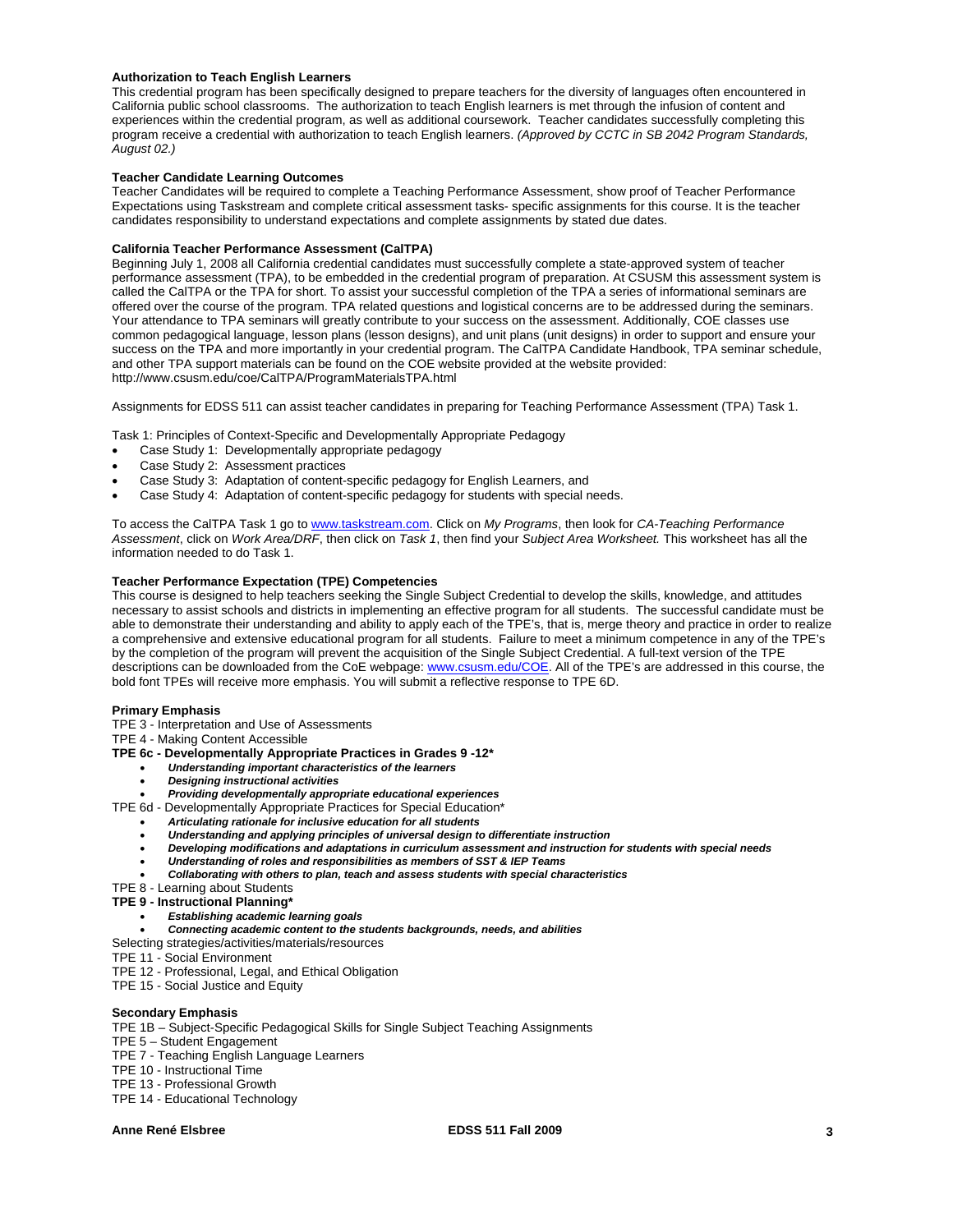# **College of Education Attendance Policy**

 possible. *(Adopted by the COE Governance Community, December, 1997.)* Due to the dynamic and interactive nature of courses in the College of Education, all teacher candidates are expected to attend all classes and participate actively. At a minimum, teacher candidates must attend more than 80% of class time, or s/he may not receive a passing grade for the course at the discretion of the instructor. Individual instructors may adopt more stringent attendance requirements. Should the teacher candidate have extenuating circumstances, s/he should contact the instructor as soon as

# **Instructor Application of the Policy**

For this course attendance at all classes is essential to receiving credit for intermediate assessments and involvement in discussions of readings. A minimum grade of C+ is required in EDUC 511 to qualify as part of the credential requirement. Absences and late arrivals/early departures will affect the final grade. **If more than three hours is missed, the highest possible grade that can be earned is a "C+".** If extenuating circumstances occur, the teacher candidate should contact the instructor as soon as possible to make appropriate arrangements.

The following individual penalties will be assessed for absences:

- Three (3) points will be deducted for each hour absence or portion of an hour absence; this includes tardiness and early departures.
- Half credit for any late assignments turned in within one week of the original due date.
- No assignments will be accepted after one week.
- No credit for the intermediate assessment for that days work (reading responses, role-plays, presentations…)
- 1 make up assignment will be accepted for a three-hour (or portion of 3 hours) absence assignment is due 1 week after absence. Make Up Assignment must be negotiated with instructor. Make up assignments are due within one week of absence.
- The extra credit assignment is available for teacher candidates that have not missed any class sessions and the extra credit assignment is due the third to last class session (Session 6). Extra Credit/Make-Up Assignment Options include: Cooperating Teacher Interview, Bulletin Board, Teacher Movie Review, Teacher Interview, Observation Report and/or directorships (range 0-9 points).

### **Teacher Candidates with Disabilities Requiring Reasonable Accommodations**

Teacher candidates with disabilities who require reasonable accommodations must be approved for services by providing appropriate and recent documentation to the Office of Disable Student Services (DSS). This office is located in Craven Hall 5205, and can be contacted by phone at (760) 750-4905, or TTY (760) 750-4909. Teacher candidates authorized by DSS to receive reasonable accommodations should meet with their instructor during office hours or, in order to ensure confidentiality, in a more private setting.

# **All University Writing Requirement**

The writing requirement of 2500 words will be met through reading responses, teacher interview, strategy matrix, lesson plan and unit plans.

# **CSUSM Academic Honesty Policy**

"Students will be expected to adhere to standards of academic honesty and integrity, as outlined in the Student Academic Honesty Policy. All written work and oral presentation assignments must be original work. All ideas/materials that are borrowed from other sources must have appropriate references to the original sources. Any quoted material should give credit to the source and be punctuated with quotation marks.

Teacher candidates are responsible for honest completion of their work including examinations. There will be no tolerance for infractions. If you believe there has been an infraction by someone in the class, please bring it to the instructor's attention. The instructor reserves the right to discipline any student for academic dishonesty in accordance with the general rules and regulations of the university. Disciplinary action may include the lowering of grades and/or the assignment of a failing grade for an exam, assignment, or the class as a whole."

Incidents of Academic Dishonesty will be reported to the Dean of Students. Sanctions at the University level may include suspension or expulsion from the University.

### **Plagiarism**

As an educator, it is expected that each teacher candidate will do his/her own work, and contribute equally to group projects and processes. Plagiarism or cheating is unacceptable under any circumstances. If you are in doubt about whether your work is paraphrased or plagiarized see the Plagiarism Prevention for Students website http://library.csusm.edu/plagiarism/index.html. If there are questions about academic honesty, please consult the University catalog.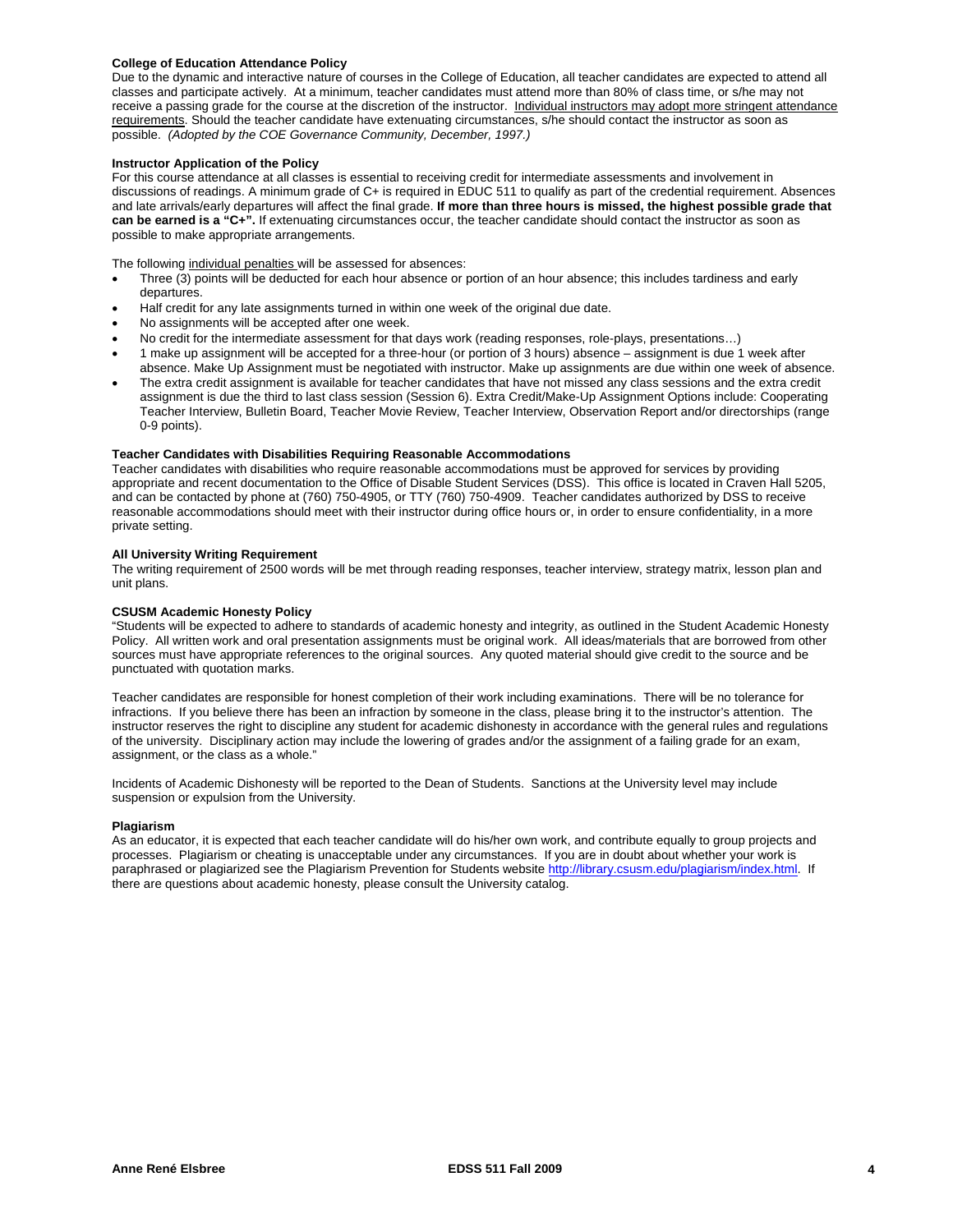# **Use of Technology**

Teacher Candidates are expected to demonstrate competency in the use of various forms of technology (i.e. word processing, electronic mail, WebCT6, use of the Internet, and/or multimedia presentations). Specific requirements for course assignments with regard to technology are at the discretion of the instructor. Keep a digital copy of all assignments for use in your teaching portfolio. All assignments will be submitted online, and some will be submitted in hard copy as well. Details will be given in class.

# **WebCT**

This course will have an online component using WebCT6. We will go over use in class the first week.

#### **Electronic Communication Protocol**

Electronic correspondence is a part of your professional interactions. If you need to contact instructor or other teacher candidates, email is often the easiest way to do so. It is my intention to respond to all received e-mails in a timely manner. Please be reminded that electronic correspondences are a very specific form of communication, with their own form of nuances, meanings, and etiquette. For instance, electronic messages sent with all upper case letters, major typos, or slang, often communicates more than the sender originally intended. With that said, please be mindful of all electronic messages you send, to your colleagues, to faculty members in the College of Education, or to persons within the greater educational community. All electronic messages should be crafted with professionalism and care.

#### **Things to consider**:

- Would I say in person what this e-mail specifically says?
- How could this e-mail be misconstrued?
- Does this e-mail represent my highest self?
- Am I sending this e-mail to avoid a face-to-face conversation?

In addition, if there is ever a concern with an email I send to you, let's talk in person so we can correct any confusion.

# **CSUSM Furlough**

Due to the devastating effects of current budget crisis in California, I have been furloughed nine days each semester of this academic year, representing a 9.23% reduction in both workload and compensation. A furlough is an unpaid day off on a faculty member's regularly-scheduled workday. In order to satisfy legal and ethical requirements of the California Labor Code, I am required to submit formal certification that I will not work on my furlough days. I am prohibited from teaching, conducting scholarly research, consulting with students, responding to email or voicemail, providing assignment feedback, or participating in any CSU work-related activities on my furlough days. Furlough dates vary by professor; my Fall 2009 Semester furlough dates are September 14 & 21, October 5 & 20, November 5, 12, 24 & 25 & December 4.

The CSU faculty agreed to take furlough days in order to preserve jobs for as many CSU employees as possible, and to serve as many students as possible, in the current budget crisis. The agreement that governs faculty furloughs acknowledges that "cuts of this magnitude will naturally have consequences for the quality of education that we can provide." Within the furlough context, I will make every effort to support your educational experience at CSUSM. Visit CSUSM Budget Central

[http://www.csusm.edu/budgetcentral/] to learn about the state budget crisis and how it impacts your educational opportunities. To avoid the continued loss of higher education availability in California, exercise your right to voice an opinion. Contact information for state legislators and the governor are provided at Budget Central.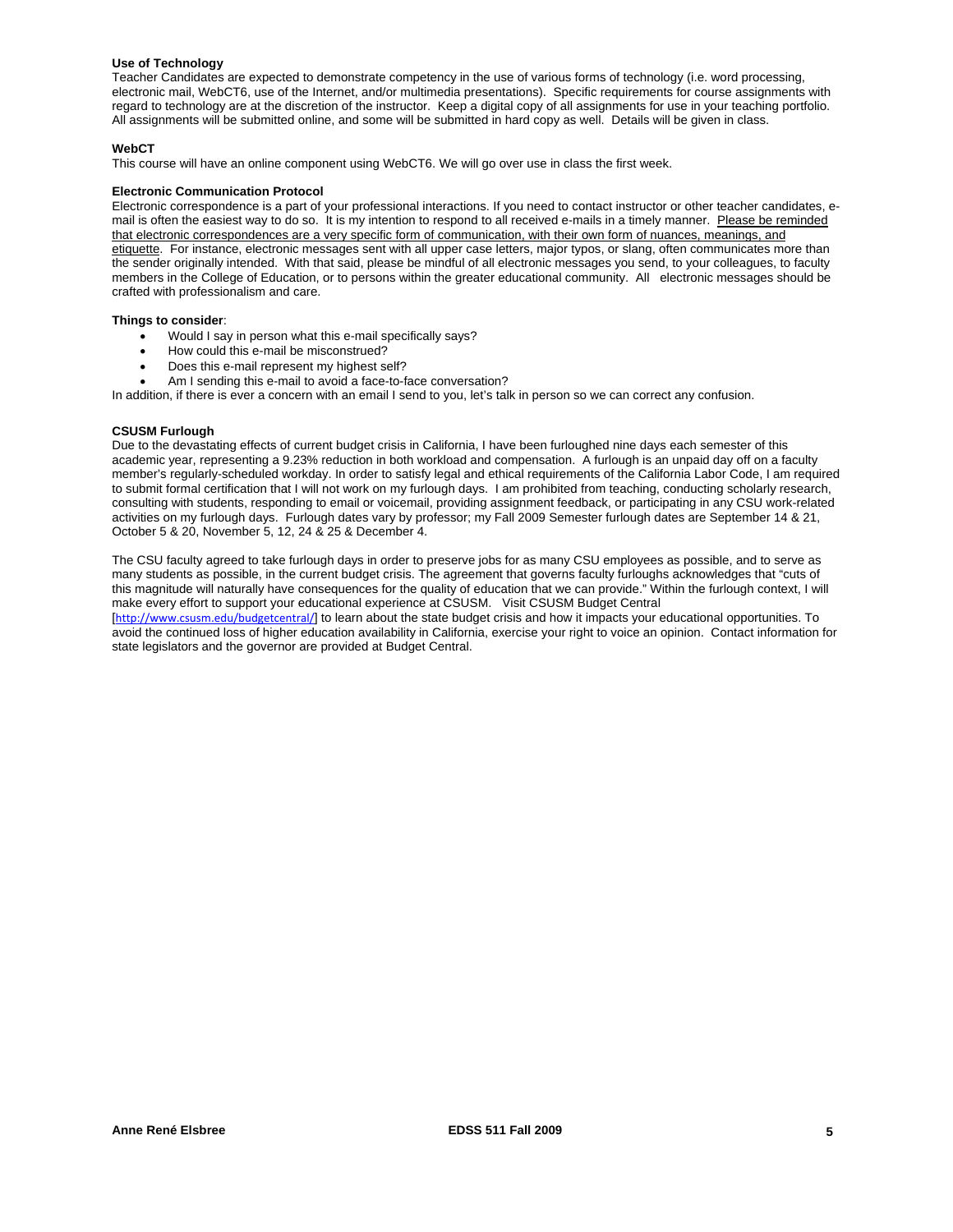# **Introduction to EDSS 511 Assignments – 100 points possible**

# **Reading Responses/Participation – 1 point each for a total of 15 points**

Critical, engaged discussion will make this a richer class for all of us. In preparation for this kind of thoughtful discourse, you will be responsible for reading and responding to a variety of texts in a variety of ways. Reading response methods will be introduced and explained in class. The goal of all responses is to help you better contemplate, organize, and understand your reading and to be better prepared for thoughtful discussion. If your responses cease to function in these ways and seem to be "busy work" then you need to adjust what you're doing. Seek alternative ways of responding in order to meet the goal—it is your responsibility to make the work worthwhile. Ask for help if you need it. Come to class prepared to participate fully, using your reading responses as a "jumping off" point. See rubric for more detail.

# **Lesson Design Plan - 10 points**

The *Single Subject Lesson Design Format* is for daily lesson planning and will be required by your supervisor for clinical practice (student teaching). This lesson design format includes: *title, curriculum area, grade level, materials, content and ELD standards, learning goals/objectives, assessment, steps of instruction (both instructional strategies & student activities – into, through & beyond), differentiation (whole class/individual student info and differentiation strategies) and rationale.* This lesson design format is similar to the format used for the Teaching Performance Assessments. A template is on WebCT. This assignment prepares you for TPA Task 1 Case Studies 1, 3 & 4.

### **Cooperating Teacher Interview - 5 points**

Communication with your cooperating teacher is essential for success. This interview assignment has 15 questions to get you started. Add 5 questions of your own to make it fit your needs. Make an appointment to meet with your cooperating teacher to discuss expectations in the first two weeks of semester. Consider giving a copy of the questions to your cooperating teacher ahead, so he/she has time to prepare. In addition use the induction plan as a basis for the conversation. The detail of your responses will determine the number of points you earn.

### **Draft Unit & Assessment Plan Evaluation - 10 points**

To assist the development on your unit plan, you will bring a draft to session 3, evaluate the assessment of the unit objectives and standards, and make necessary changes to strengthen the unit. This assignment will prepares you for TPA Task 1 Case Study 2.

# **Differentiation Strategy Matrix - 5 points**

You will research differentiation strategies for students that are eligible for special education according to the state and federal criteria (thirteen categories). Based on your research, you will collaboratively create a master matrix that will include information about the special education category, eligibility criteria, environmental, curricular, instructional, and assessment differentiations strategies. See sample matrix and rubric.

# **Classroom Management Plan & Strategy List - 10 points**

This assignment has 2 parts: a management plan and a list of strategies.

The *management plan* is a written description for preventive, supportive and corrective management. Identify a minimum of 4 actions for each area. Include in the description how your plan reflects your philosophy. Cite the discipline theorists from C.M. Charles' *Building Classroom Discipline* that are informing your strategies. Use APA style for all citations: (Author, date, p. #). Minimum of 2 pages.

In addition you will create a *management strategy list* for easy reference and review. For example: strategies for grouping, transitions, attention getting, roll taking and homework collection. Each plan will be graded based on organization, variety of strategies and rich detail provided for reference. Minimum of 10 strategy lists.

### **Student Study Team (SST) - 5 points**

You will participate in a group role-play modeling the SST process. Preparation for this assignment will take place in and outside of class. You will write a reflective response (TPE 6D) to articulate what you learned and what you still need to learn about SST meetings. You must be in class to earn credit for this assignment.

### **Unit Plan - 25 points**

You will develop a thematic unit plan which will include: *class and unit context, facts about learners (whole class information, individual student information and differentiation strategies), unit rationale, enduring understandings, essential questions, summative assessment, unit objectives, complete plan for unit assessments (diagnostic/formative/summative and include a rubric), standards (content & ELD), into, through (Unit Calendar), beyond, materials/resources, lesson plans, self-reflection of process and rubric with self assessment.* It is suggested to consult with a practicing teacher in your content area—preferably one who views planning as a serious part of his/her professional responsibilities. A unit plan will also be due in other courses - you are welcome to use the same unit for all as long as you meet the criteria for each course. The focus on this assignment is the comprehensive nature of curriculum design as well as differentiation strategies in long term planning. This assignment prepares you for TPA Task 1 Case Study 2.

# **Teacher Disposition Self-Evaluation - 5 points**

See full description of professional and responsible teacher behavior and work habits on WebCT.

### **Choice Book Presentation - 10 points**

While reading this book, you will keep a series of notes (margin notes/annotations, post-it notes in the book, separate paper notes, etc.) that you can use for later discussion, both on-line and face-to-face, with your colleagues who have read the same book. When meeting face-to-face, you will complete one specified "literature circle role" for each assigned section of reading (ex: summarizer, connector, etc.). You will write a reflection on the group process. As a final product, your group will do a poster presentation. Each presentation will include:

- 1 page handout (with APA style book reference, key concepts & book review)
- Presentation Visuals (poster and props).

Literature Circle guide and tools are available on WebCT.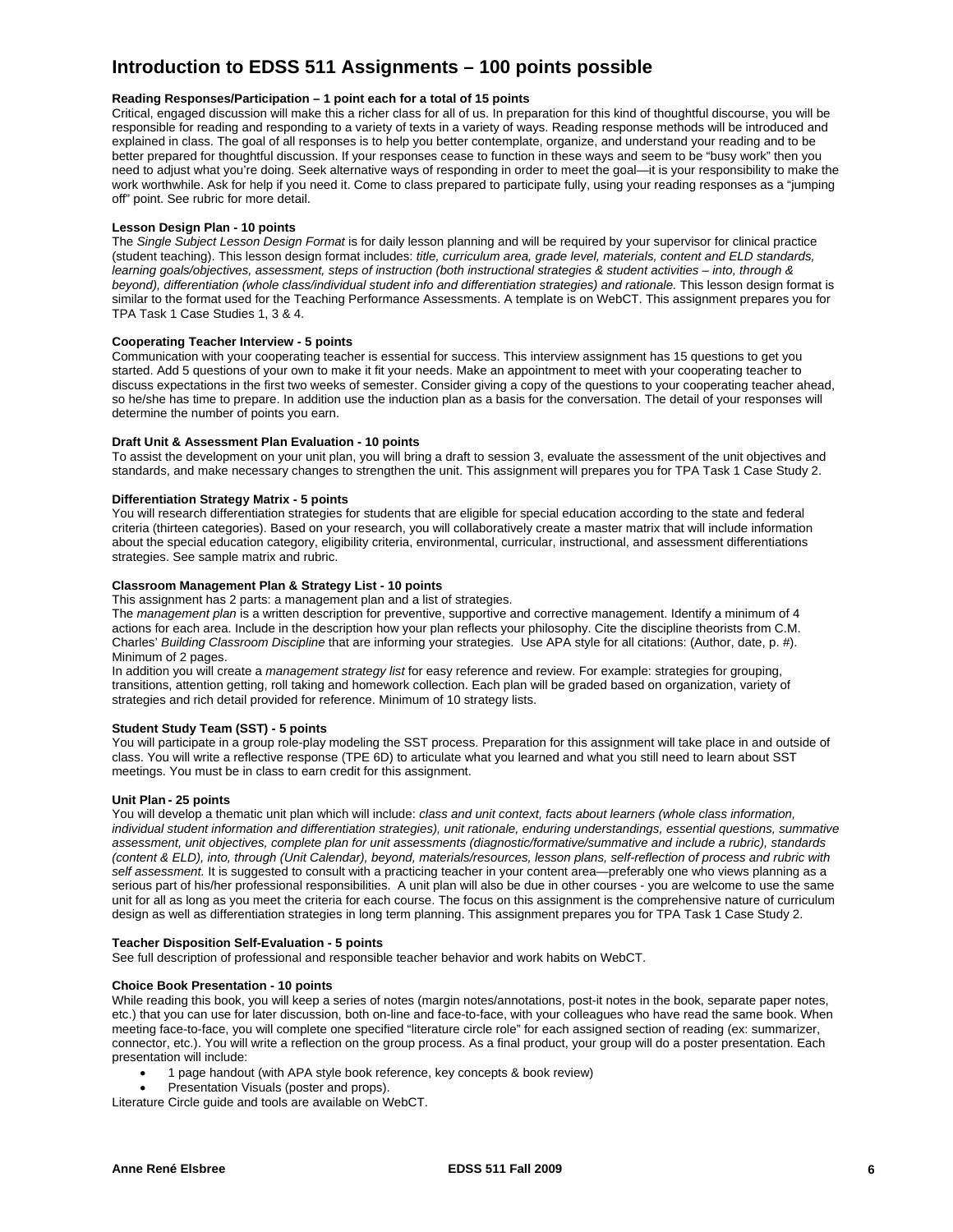# **Evening Cohort Tentative Class Schedule**

| <b>Session</b>       | <b>Topics</b>                                                                          | <b>Readings &amp; Assignments Due</b>                                                                                                                                                                                                                                                                                                                                                                                                                                                                                                                                                                                                                                                                                                                                                                                                                                                                                                                                                                                                                                                                                                                                                                                                                                                                                                                                                                                                                                                                                                       |
|----------------------|----------------------------------------------------------------------------------------|---------------------------------------------------------------------------------------------------------------------------------------------------------------------------------------------------------------------------------------------------------------------------------------------------------------------------------------------------------------------------------------------------------------------------------------------------------------------------------------------------------------------------------------------------------------------------------------------------------------------------------------------------------------------------------------------------------------------------------------------------------------------------------------------------------------------------------------------------------------------------------------------------------------------------------------------------------------------------------------------------------------------------------------------------------------------------------------------------------------------------------------------------------------------------------------------------------------------------------------------------------------------------------------------------------------------------------------------------------------------------------------------------------------------------------------------------------------------------------------------------------------------------------------------|
| 1<br>Evening<br>9/3  | Inclusive<br>& Demo-<br>cratic<br>Teaching                                             | Read<br>$\bullet$<br>Syllabus - Prepare for a syllabus quiz.<br>Single Subject Handbook (Read prior to class.)<br>$\bullet$<br>Choate Chapter 1 (Read in Class)<br>$\bullet$<br>Wiggins & McTighe's Understanding by Design Table of Contents, Intro & Chs 1-2 (Read in Class)<br>$\bullet$<br>Lesson Plan Essential PPT & Where I Come From Lesson (Read online in Class)<br>$\bullet$<br>Baldwin, Keating and Bachman text Ch. 1 & 2 (Read in Class)<br>٠<br>As you work to create an inclusive and democratic classroom - what are the implications of the biological,<br>psychological, social, and ethical development of adolescents (pp.40-47).<br><b>Assignments</b><br>Reading Response 1(RR1): Syllabus Quiz<br>٠<br>Reading Response 2: How will you create a democratic & inclusive class? BKB p. 40-47 Write a<br>$\bullet$<br>paragraph about the implications of the biological, psychological, social, and ethical development of<br>adolescents for you as a teacher?<br><b>Purchase Books</b><br>٠<br>Register for Taskstream<br>www.taskstream.com<br>٠<br><b>Attend Clinical Practice Seminar</b><br>٠<br>Dress professionally for Clinical Practice Seminar – Sept. 1<br>$\circ$<br>Bring to Clinical Practice Seminar 4 folders with the following items: letter of introduction,<br>$\circ$<br>1-page educational resume, transcripts, and photo.<br>Prep for Lesson Plan Writing. Chose one standard to write a lesson plan. Come to class with an idea<br>٠<br>for the objective, student activity and assessment. |
| 2<br>Evening<br>9/10 | Instruction<br>-al<br>Planning<br>&<br>Teaching<br>Respons-<br>ibilities               | <b>Read</b> (Before Class)<br><b>Choice Book</b><br>٠<br>Literature Circle Instructions<br>$\bullet$<br>Baldwin/Keating/Bachman Chapter 8 (Ed Philosophy)<br>$\bullet$<br>Revisit Philosophies from Grant & Gillette Text from EDUC 350<br>$\bullet$<br>Wiggins & McTighe's Understanding by Design Chapters 3-6<br>$\bullet$<br>Bigelow p. 10-40, 95-96, 158-160, & 173-174 (Social Justice Oriented Readings)<br>$\bullet$<br>Understanding by Design (UbD) PPT On WebCT<br>$\bullet$<br>Lesson Plan Essential PPT On WebCT<br>$\bullet$<br>Lesson Planning Instructions On WebCT<br>٠<br>TPA Task 1 on www.taskstream.com<br>$\bullet$<br><b>Assignments Due</b><br>Lesson Design (Bring electronic draft, you will have time to make revisions in class.)<br>$\bullet$<br>Print off and bring Literature Circle Instructions<br>$\bullet$<br>RR2: Putting it into Practice<br>٠<br>Respond to the 4 bulleted questions in Baldwin, Keating, & Bachman<br>8.2 Activity: Putting It into Practice on p. 191<br>RR3: Fill in Philosophy Chart on WebCT to help you see what actions reflect your philosophy.<br>٠<br>RR4: Understanding by Design (Wiggins & McTighe)<br>$\bullet$<br>Define the definition of Enduring Understandings ad Essential Questions & identify what the Enduring<br>Understandings and Essential Questions will be for your Lesson Design.<br><b>RR5: Teaching Strategies</b><br>What are some classroom strategies and activities that you will use from the Bigelow articles?                                  |
| 3<br>Evening<br>9/17 | Under-<br>standing<br>by Design,<br>Multiple<br>Intelli-<br>gences &<br>True<br>Colors | <b>Read</b> (Before Class)<br>Wiggins & McTighe's Understanding by Design Chapters 7-13 & Appendix<br>$\bullet$<br>Baldwin, Keating, & Bachman Ch 3, 4 & 5<br>$\bullet$<br>"Courage for the Discouraged" article from WebCT<br>$\bullet$<br>Bigelow p. 41-54 & 165-166 (Discipline)<br>$\bullet$<br>Lesson Plan Template<br>Read Thoroughly TPA Task 1: Case Study 1 & 2<br>$\bullet$<br><b>Assignments Due</b><br>Cooperating Teacher Interview<br>$\bullet$<br>Draft Unit Plan with Assessment Plan Evaluation (Bring a paper & electronic draft to class.)<br>٠<br>RR6: Instructional Strategies<br>Before you read BKB Ch 4 - create KWL Chart (Figure 4.7). Make 3 columns: $K =$ know, $W =$ want to<br>learn, L = learned. Before you begin the reading fill in the K and W columns - K - what you know<br>about instructional strategies and W - what you want to know about instructional strategies. Read the<br>chapter and make notes in the L column about what you have learned. Make sure you address the<br>items you identified in the middle column, what you want to know.<br>RR7: In BKB Ch 4 Assessment<br>$\bullet$<br>What is the difference between formative and summative assessment.<br>Provide examples from your lesson and/or unit.<br>RR8: In BKB Ch 5 & Wiggins & McTighe - Lesson Planning Process<br>$\bullet$<br>Draw a picture of the "planning process" as you understand it.                                                                                                                          |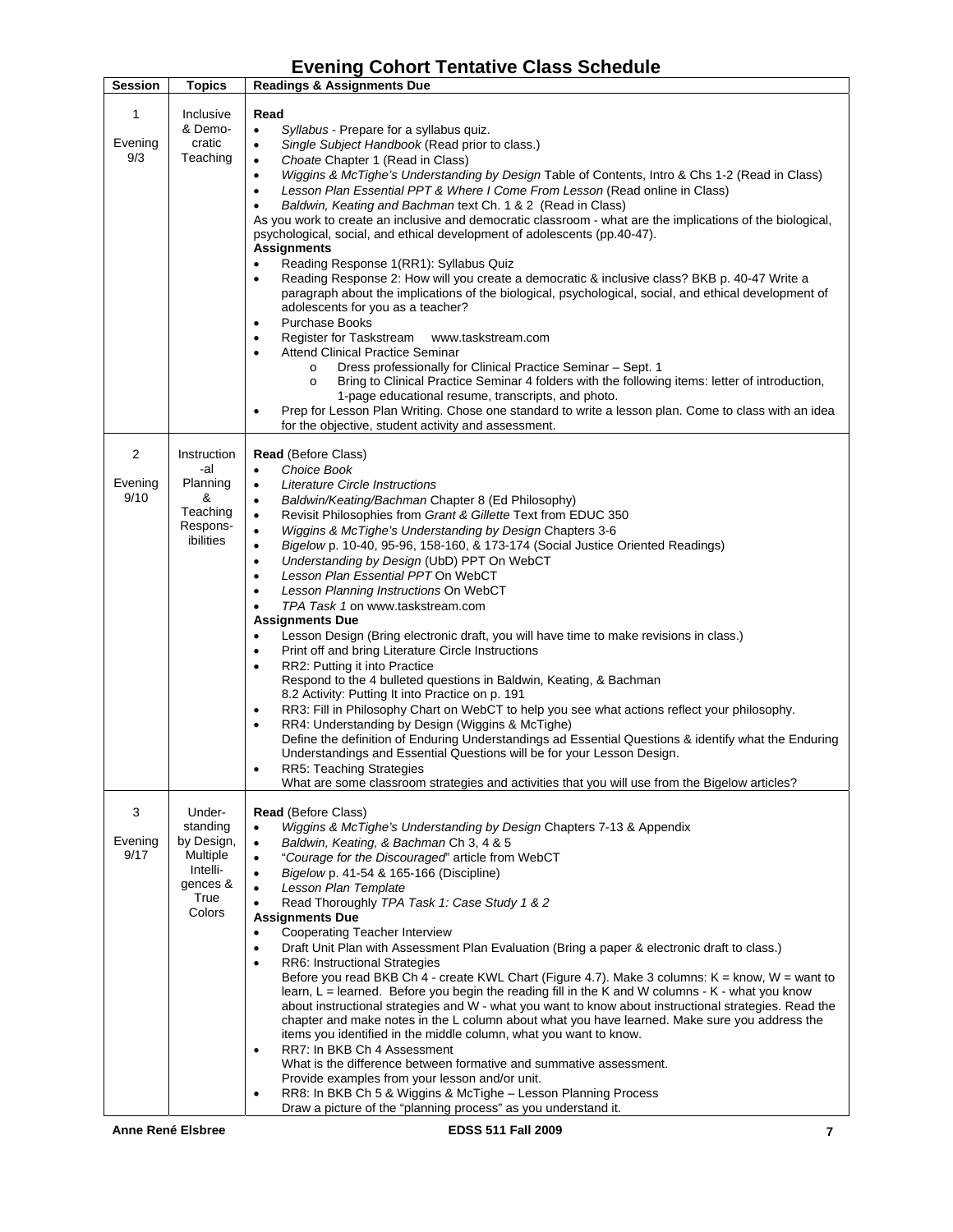|  | Start your Classroom Management Plan: What strategies can you borrow from Bigelow? |
|--|------------------------------------------------------------------------------------|
|  | Bring in your organizational file for review.                                      |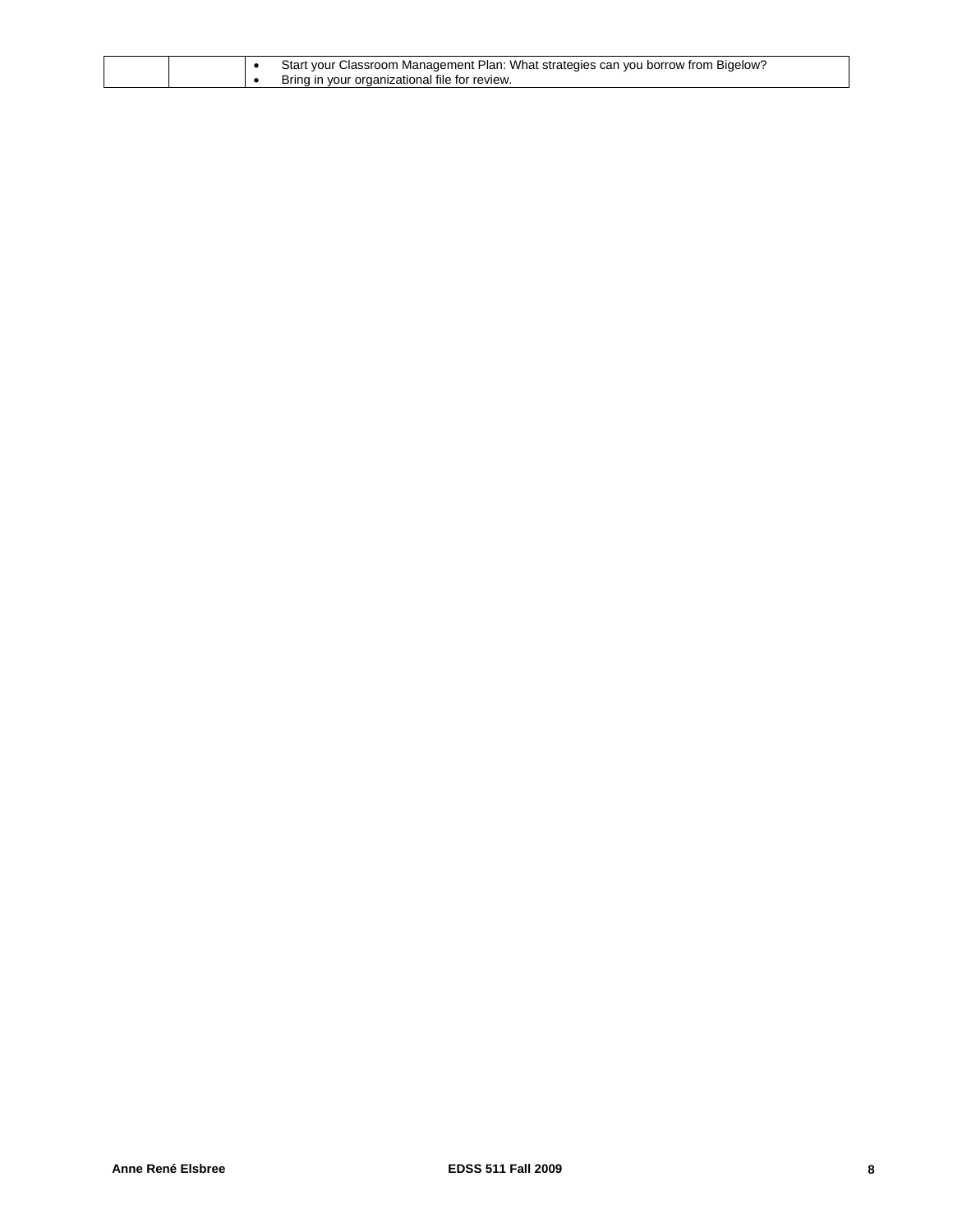| <b>Session</b>                     | <b>Topics</b>                                                  | <b>Readings &amp; Assignments Due</b>                                                                                                                                                                                                                                                                                                                                                                                                                                                                                                                                                                                                                                                                                                                                                                                                                                                                                                                                                                                                                                                                                                                                                                                                                                                                                   |
|------------------------------------|----------------------------------------------------------------|-------------------------------------------------------------------------------------------------------------------------------------------------------------------------------------------------------------------------------------------------------------------------------------------------------------------------------------------------------------------------------------------------------------------------------------------------------------------------------------------------------------------------------------------------------------------------------------------------------------------------------------------------------------------------------------------------------------------------------------------------------------------------------------------------------------------------------------------------------------------------------------------------------------------------------------------------------------------------------------------------------------------------------------------------------------------------------------------------------------------------------------------------------------------------------------------------------------------------------------------------------------------------------------------------------------------------|
| 4<br>Evening<br>9/24               | Different-<br>iation                                           | <b>Read</b> (Before Class)<br>Choate Part I Ch. 1-3, Preview Part II & III<br>$\bullet$<br>Tomlinson Part I and Part II (Read your choice of unit.)<br>$\bullet$<br>Review Villa & Thousand Text<br>٠<br>Charles (Chapters 1-2, 14-15 & Jigsaw Chapters 3-13 & Handouts)<br>$\bullet$<br>Turnbull & Turnbull's Exceptional Lives - Assigned Category for Strategy Matrix<br>$\bullet$<br><b>Differentiation Strategy Rubric</b><br>٠<br><b>Differentiation Strategy Matrix Sample</b><br>$\bullet$<br>Read Thoroughly TPA Task 1: Case Studies 3 & 4<br>٠<br><b>Assignments Due</b><br>Differentiation Strategy Matrix: Create a strategy matrix on one category. Bring e-draft to class.<br>٠<br>RR 9: Supporting Students with Special Education Needs<br>$\bullet$<br>What are your fears or concerns regarding teaching any of the student populations described in the<br>Choate and Villa/Thousand readings? Be prepared to discuss and brainstorm strategies.<br>RR10: Identify which philosophies from Grant & Gillette fit your discipline approach. Be prepared to<br>$\bullet$<br>teach your discipline and provide examples of implementation (preventive, supportive & corrective).<br>Draft of Task 1: Case Study 3 ELL Adaptations & Case Study 4 Special Ed Adaptations<br>٠<br>SST TPE 6D<br>$\bullet$ |
| 5<br>Evening<br>10/1               | Classroom<br>Manage-<br>ment &<br>Unit<br>Planning<br>Workshop | <b>Read</b> (Before Class)<br>Baldwin, Keating & Bachman Ch. 6 & 7, Instructional Resource A, p. 269-277 & Instructional<br>Resource D-G, p. 289-326<br><b>Bigelow</b><br>$\bullet$<br>P. 68-75, 133-140, 146-150 & 200-202 (Assessment)<br>$\circ$<br>Chose 3 articles from 78-144 (Curriculum)<br>$\circ$<br>p. 212-230<br>$\circ$<br>Unit Plan Instructions & Rubrics<br>$\bullet$<br>Choice Book<br>٠<br><b>Assignments Due</b><br>Classroom Management Plan & Strategies<br>$\bullet$<br>Unit Plan (with 1 lesson)<br>$\bullet$<br>RR11: From BKB Ch 7-8 Unit Planning - Highlight the strategies you want to implement.<br>$\bullet$<br>RR12: Bigelow Assessment Readings - What assessment strategies will you implement?<br>$\bullet$<br>RR13: Bigelow Curriculum Ideas & Resources<br>$\bullet$<br>Take notes on curriculum materials and ideas you want to use form Bigelow text.<br>RR14: Unit Plan Models & Interdisciplinary Thematic Unit Plan Model<br>$\bullet$<br>In BKB IR D-F, how can the sample units assist you with your lesson and unit plan?<br>In BKB IR G, how could you incorporate interdisciplinary theme and activities into your unit?<br>Meet with Literature Circle to develop a draft of your presentation<br>$\bullet$                                                              |
| 6<br>Evening<br>10/8               | TPA Task<br>1                                                  | This class is for you to meet with your peers and work on your TPA and choice book presentation. The<br>computer lab (UH 273) is reserved for our class time, but you can meet in a place of your choice.<br>Meet with your subject area peers to prepare for TPA Task 1. Read through the task and supports on<br>1.<br>WebCT. Write a draft of your Task 1 response. With your subject area colleagues see if you can help<br>each other complete the task. Make sure you write your own response. If there are sections of the<br>Task 1, that you are unable to complete, make a list of questions you have to go over next week.<br>Meet with your literature circle group. Complete your Literature Circle Assignment and prepare for the<br>2.<br>poster presentation.<br>Review last weeks' ppt, to complete all assignments for next class.<br>3.                                                                                                                                                                                                                                                                                                                                                                                                                                                              |
| $\overline{7}$<br>Evening<br>10/15 | Present-<br>ation Prep<br>Workshop                             | This class is designated to work with your group and finish up last minute preparations for your<br>presentation. We will be meeting for the entire class.                                                                                                                                                                                                                                                                                                                                                                                                                                                                                                                                                                                                                                                                                                                                                                                                                                                                                                                                                                                                                                                                                                                                                              |
| 8<br>Evening<br>10/22              | Choice<br>Book &<br>Standard<br>Assess-<br>ments               | <b>Read (Before Class)</b><br>Baldwin, Keating & Bachman Ch 10 & 11<br>$\bullet$<br>Standardized Assessment Review: Jigsaw with your subject area group 4 sections of CA's<br>$\bullet$<br>assessment website @ http://www.cde.ca.gov/ta<br>Each person will become an expert & teach:<br>Standardized Testing Reporting (STAR)<br>$\circ$<br>Academic Performance Index (API)<br>$\circ$<br>Adequate Yearly Progress (AYP)<br>$\circ$<br>California High School Exit Exam (CAHSEE)<br>$\circ$<br><b>Assignment Due</b><br><b>Choice Book Presentation</b><br>$\bullet$<br>Choice Book Rubric & Choice Book Reflection<br>$\bullet$<br>Self-Evaluation of Teacher Dispositions<br>٠<br>RR15: Standardized Assessment Review<br>٠                                                                                                                                                                                                                                                                                                                                                                                                                                                                                                                                                                                        |
|                                    | <b>Anne René Elsbree</b>                                       | <b>EDSS 511 Fall 2009</b><br>9                                                                                                                                                                                                                                                                                                                                                                                                                                                                                                                                                                                                                                                                                                                                                                                                                                                                                                                                                                                                                                                                                                                                                                                                                                                                                          |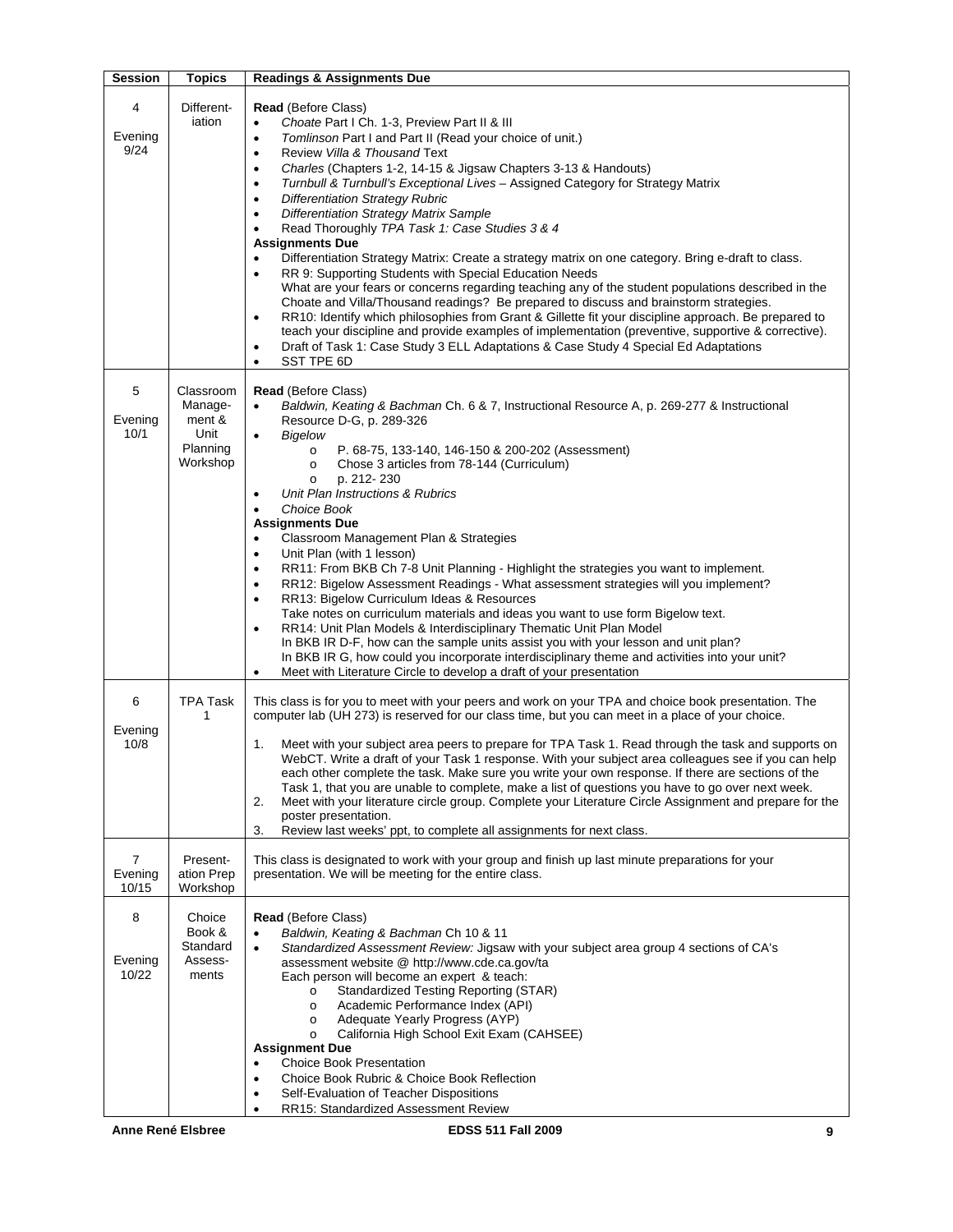|                                        |                           | Create a 1-page handout on your standardized assessment. See quide.                                                                                                                                                        |
|----------------------------------------|---------------------------|----------------------------------------------------------------------------------------------------------------------------------------------------------------------------------------------------------------------------|
| 9 & 10<br>Evening<br>$10/29$ &<br>11/5 | <b>TPA Task</b><br>2 Prep | <b>Read - TPA Task 2</b><br>Assignments Due - Complete TPA Task 2 and submit on taskstream. It is recommended to do Task 2<br>before clinical practice starts, so that you can focus and be successful with your students. |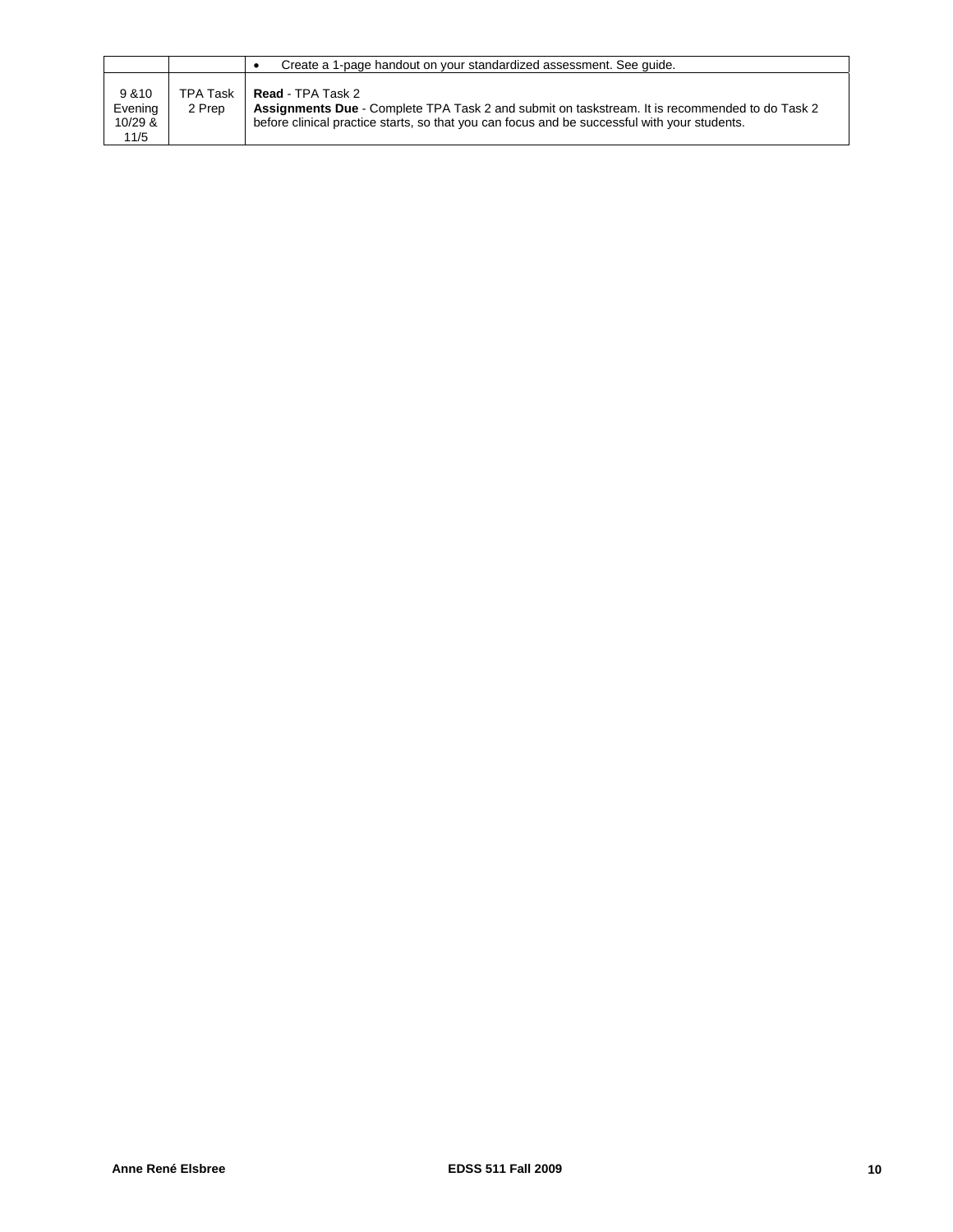# **Assignment Grading Sheet**

Print a copy for your records.

| Name                       | Content Area                                                                                    |  |  |  |  |
|----------------------------|-------------------------------------------------------------------------------------------------|--|--|--|--|
| e-mail                     | School Site<br><u> 1989 - Johann Stein, fransk politik (f. 1989)</u>                            |  |  |  |  |
| phone(s)                   |                                                                                                 |  |  |  |  |
| <b>Attendance</b>          |                                                                                                 |  |  |  |  |
|                            | Sessions: #1 ____ #2 _____ #3 _____ #4 _____ #5 _____ #6 ____ #7 ____ #8 ____ #9 ____ #10 _____ |  |  |  |  |
| <b>Points</b>              | <b>Assignment</b>                                                                               |  |  |  |  |
| $\frac{1}{15}$             | Reading Responses (points awarded when all are complete)                                        |  |  |  |  |
|                            | $#6$ $#7$ $#8$                                                                                  |  |  |  |  |
|                            | #9 _____ #10 _____ #11 ____ #12 ____ #13 ____ #14 ____<br>#15 ______                            |  |  |  |  |
| $\frac{1}{\sqrt{10}}$ / 10 | Lesson Plan (Due Session 2)                                                                     |  |  |  |  |
| $\frac{1}{\sqrt{5}}$       | Cooperating Teacher Interview (Due Session 3)                                                   |  |  |  |  |
| $\frac{1}{\sqrt{10}}$ / 10 | Draft Unit Plan with Assessment Plan Evaluation (Due Session 3)                                 |  |  |  |  |
| $\frac{1}{\sqrt{5}}$       | Differentiation Strategy Matrix (Due Session 4)                                                 |  |  |  |  |
| $\frac{1}{\sqrt{5}}$       | TPE 6D from Student Study Team (Due Session 4)                                                  |  |  |  |  |
| $\frac{1}{\sqrt{10}}$ / 10 | Classroom Management Plan & Strategies (Due Session 5)                                          |  |  |  |  |
| $\frac{\ }{\ }$ / 25       | Task Stream Unit Plan (Due Session 5)                                                           |  |  |  |  |
| $\frac{\ }{\ }$ / 5        | Disposition Self-Evaluation (Due Session 8)                                                     |  |  |  |  |
| $\frac{1}{2}$ / 10         | Choice Book Assignment (Due Session 8)                                                          |  |  |  |  |
|                            | Subtract the Number Hours (or portions of an hour) Absent X 3 points                            |  |  |  |  |
|                            | /10 max Make Up - Extra Credit Assignment Options ______________________________                |  |  |  |  |
|                            | $/100 =$ Total & Grade                                                                          |  |  |  |  |

Make up assignments must be turned in 1 week from absence. The extra credit assignment is due Week 5.

| <b>Grading Scale</b> |                 |                     |           |                  |
|----------------------|-----------------|---------------------|-----------|------------------|
| $A = 93 - 100$       | $B + = 86 - 89$ | $C_{\pm} = 77 - 79$ |           |                  |
| $A=90-92$            | $B = 83 - 86$   | $C = 73-76$         | $D=60-69$ | $F=59$ or lower. |
|                      | $B = 80 - 82$   | $C - 70 - 72$       |           |                  |
|                      |                 |                     |           |                  |

**If you do not earn a C+ or higher in this course - you must repeat the course to earn your credential.**